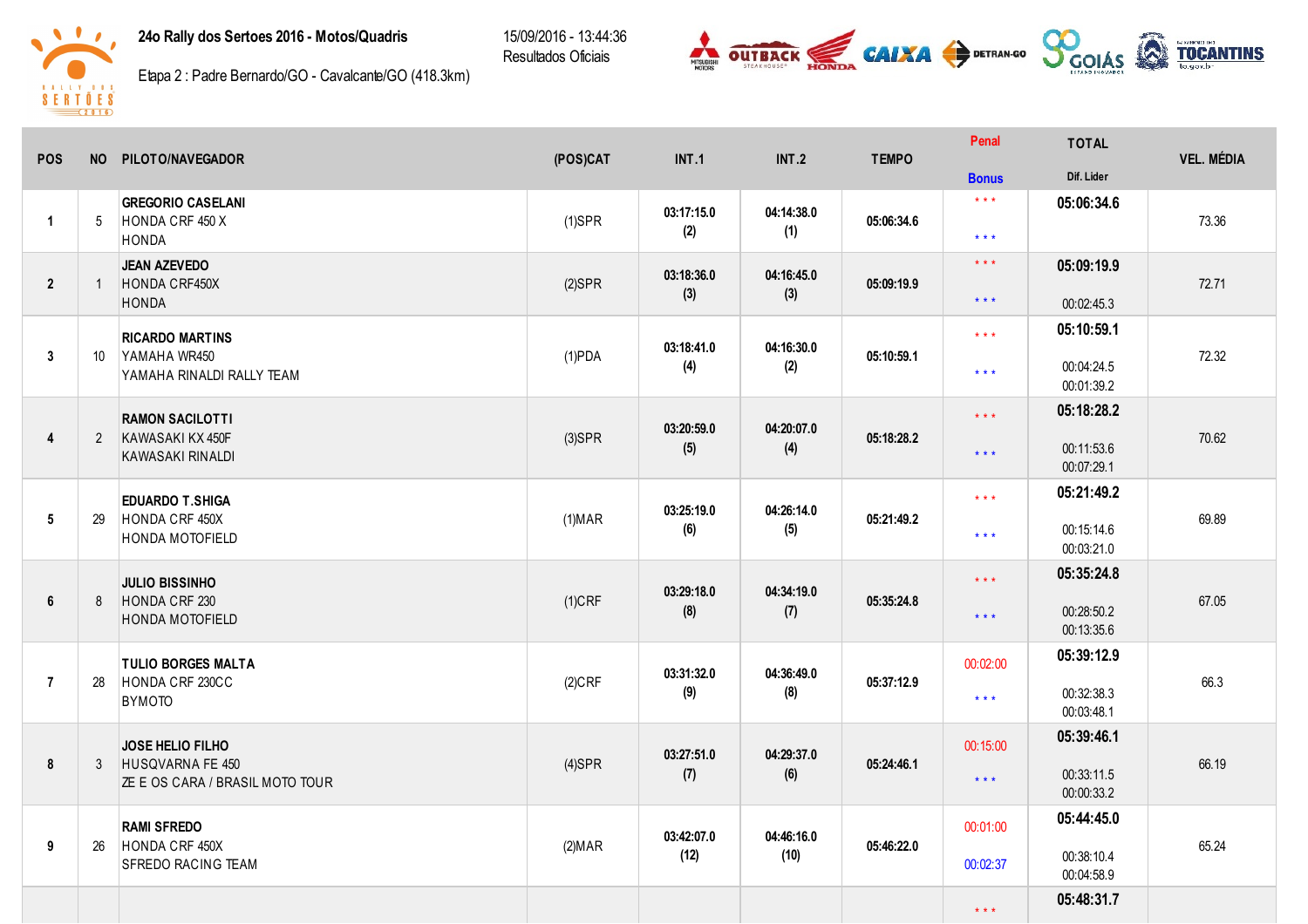| 10 | 101            | <b>MARCELO MEDEIROS</b><br>YAMAHA RAPTOR<br><b>TAGUATUR RACING</b>       | (1)QDR         | 03:43:28.0<br>(14) | 04:48:28.0<br>(11) | 05:48:31.7 | $\star$ $\star$ $\star$             | 00:41:57.1<br>00:03:46.7               | 64.53 |
|----|----------------|--------------------------------------------------------------------------|----------------|--------------------|--------------------|------------|-------------------------------------|----------------------------------------|-------|
| 11 | $\overline{7}$ | <b>RICHARD FLITER</b><br>KTM 535<br><b>BIANCHINI RALLY</b>               | (2)PDA         | 03:41:52.0<br>(11) | 04:46:07.0<br>(9)  | 05:45:09.9 | 00:07:00<br>$\star\star\star$       | 05:52:09.9<br>00:45:35.3<br>00:03:38.2 | 63.86 |
| 12 | 42             | <b>EZAIR RODRIGO BOSSA</b><br>HONDA CRF 450X<br>MANDACARU RALLY TEAM     | (3) <b>MAP</b> | 03:43:55.0<br>(15) | 04:49:18.0<br>(12) | 05:48:40.4 | 00:08:00<br>00:01:59                | 05:54:41.4<br>00:48:06.8<br>00:02:31.5 | 63.41 |
| 13 | 19             | JOSE DE DEUS B. NETO<br>KTM ECX 350<br>O BOTICARIO RALLY                 | (4) <b>MAR</b> | 03:52:18.0<br>(18) | 04:59:18.0<br>(14) | 06:00:26.2 | 00:04:00<br>00:08:33                | 05:55:53.2<br>00:49:18.6<br>00:01:11.8 | 63.2  |
| 14 | 108            | <b>DIOGO ZONATO</b><br>PROTOTIPO<br><b>ZONARACINGTEAM</b>                | (2)QDR         | 03:52:05.0<br>(17) | 05:02:00.0<br>(17) | 06:03:03.2 | 00:03:00<br>00:05:02                | 06:01:01.2<br>00:54:26.6<br>00:05:08.0 | 62.3  |
| 15 | 107            | <b>FRANCINEI S.COSTA</b><br>YAMAHA RAPTOR 700<br><b>NC RALLY TEAM</b>    | $(3)$ QDR      | 03:42:45.0<br>(13) | 04:49:44.0<br>(13) | 05:52:33.1 | 00:15:00<br>00:03:50                | 06:03:43.1<br>00:57:08.5<br>00:02:41.9 | 61.83 |
| 16 | 43             | LUIS F. ZOTELLI<br><b>KTM 500</b><br><b>BIANCHINI RALLY</b>              | $(3)$ PDA      | 03:54:22.0<br>(19) | 05:01:58.0<br>(16) | 06:04:25.0 | $\star$ $\star$ $\star$<br>$***$    | 06:04:25.0<br>00:57:50.4<br>00:00:41.9 | 61.72 |
| 17 | 51             | <b>MARCELO FABRO</b><br>HONDA CRF 230<br>SERRA ADVENTURE - CAXIAS DO SUL | $(3)$ CRF      | 03:50:31.0<br>(16) | 05:01:09.0<br>(15) | 06:09:14.5 | $\star$ $\star$ $\star$<br>00:04:45 | 06:04:29.5<br>00:57:54.9<br>00:00:04.5 | 61.7  |
| 18 | 12             | <b>RAFAEL MILAN</b><br>HUSABERG FE 501<br><b>BRASIL MOTO TOUR</b>        | $(4)$ PDA      | 04:05:52.0<br>(23) | 05:13:57.0<br>(21) | 06:14:27.4 | 00:00:36<br>00:08:33                | 06:06:30.4<br>00:59:55.8<br>00:02:00.9 | 61.36 |
| 19 | 17             | <b>KASSIANO BURTETT</b><br>HONDA CRF 450X<br><b>BRASIL MOTO TOUR</b>     | $(5)$ MAR      | 03:56:12.0<br>(21) | 05:04:36.0<br>(18) | 06:09:26.8 | 00:03:00<br>$\star$ $\star$ $\star$ | 06:12:26.8<br>01:05:52.2<br>00:05:56.4 | 60.39 |
| 20 | 44             | <b>RONALDO IMAY</b><br><b>KTM XC-W 450</b><br>O BOTICARIO RALLY          | $(1)$ OV45     | 03:54:28.0<br>(20) | 05:09:00.0<br>(19) | 06:12:44.2 | 00:02:09<br>$\star$ $\star$ $\star$ | 06:14:53.2<br>01:08:18.6<br>00:02:26.4 | 59.99 |
|    |                |                                                                          |                |                    |                    |            |                                     | 06:17:12.0                             |       |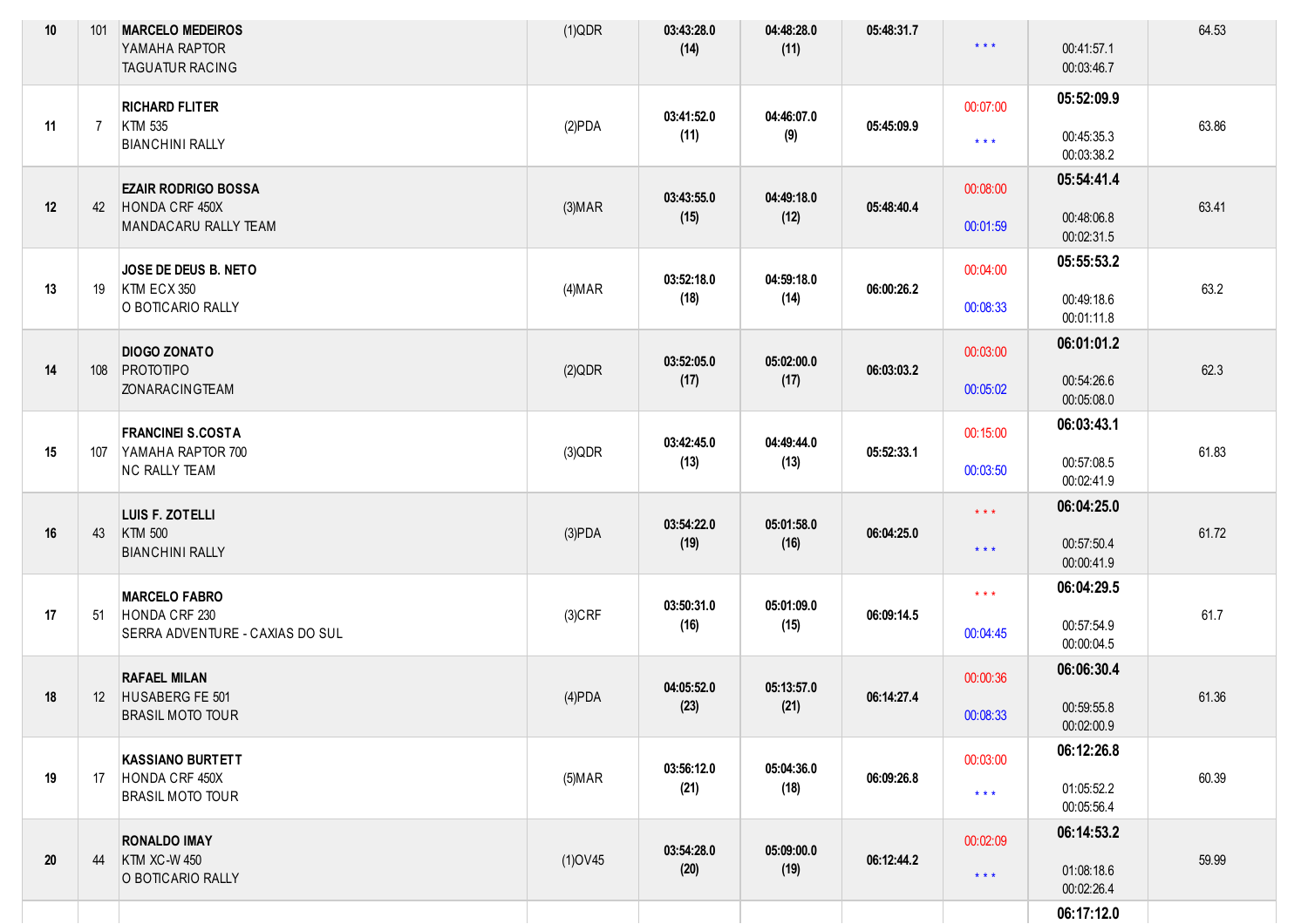| 21     | 47  | <b>LUCIANO GOMES</b><br>YAMAHA WR450F<br>YAMAHA RINALDI RALLY TEAM         | (6) <b>MAR</b> | 04:10:34.0<br>(25) | 05:19:17.0<br>(22) | 06:21:02.0 | 00:07:00<br>00:10:50                               | 01:10:37.4<br>00:02:18.8               | 59.62 |
|--------|-----|----------------------------------------------------------------------------|----------------|--------------------|--------------------|------------|----------------------------------------------------|----------------------------------------|-------|
| 22     | -33 | <b>MARISERGIO F. KONS</b><br>YAMAHA WR<br>YAMAHA RINALDI RALLY TEAM        | $(2)$ OV45     | 03:58:19.0<br>(22) | 05:09:33.0<br>(20) | 06:16:11.5 | 00:05:00<br>00:03:02                               | 06:18:09.5<br>01:11:34.9<br>00:00:57.5 | 59.47 |
| 23     | 41  | <b>CESAR RAFAEL WILKE</b><br>HONDA CRF 450X<br>100% AMIGOS                 | (7) <b>MAR</b> | 04:13:34.0<br>(28) | 05:21:56.0<br>(25) | 06:24:23.3 | 00:07:24<br>00:10:07                               | 06:21:40.3<br>01:15:05.7<br>00:03:30.8 | 58.93 |
| 24     | -20 | <b>DIMAS MATTOS</b><br><b>KTM RALLY REPLICA</b><br><b>BRASIL MOTO TOUR</b> | $(3)$ OV45     | 04:07:42.0<br>(24) | 05:19:56.0<br>(23) | 06:26:12.9 | $\star$ $\star$ $\star$<br>$\star$ $\star$ $\star$ | 06:26:12.9<br>01:19:38.3<br>00:04:32.6 | 58.23 |
| 25     | -38 | <b>ANDRE DE ASSUMPCAO</b><br><b>KTM 450 EXC</b><br><b>BRASIL MOTO TOUR</b> | $(8)$ MAR      | 04:12:17.0<br>(27) | 05:28:01.0<br>(27) | 06:36:32.5 | 00:04:00<br>00:02:37                               | 06:37:55.5<br>01:31:20.9<br>00:11:42.6 | 56.52 |
| 26     | 9   | <b>FLAVIO CATENGA</b><br>HONDA CRF450<br><b>BRASIL MOTO TOUR</b>           | $(5)$ PDA      | 04:16:19.0<br>(29) | 05:30:58.0<br>(28) | 06:40:30.6 | 00:07:00<br>00:04:35                               | 06:42:55.6<br>01:36:21.0<br>00:05:00.1 | 55.82 |
| 27     | 22  | <b>CHRISTIAN COSTANTINI</b><br>HONDA CRF450X<br><b>ONE RALLY</b>           | $(9)$ MAR      | 04:24:36.0<br>(31) | 05:48:53.0<br>(33) | 06:57:14.9 | 00:01:00<br>00:10:52                               | 06:47:22.9<br>01:40:48.3<br>00:04:27.3 | 55.21 |
| $28\,$ | -32 | <b>MARCIO ADAMI</b><br>HONDA CRFX 450<br>SO DOIS NO RALLY                  | $(4)$ OV45     | 04:26:20.0<br>(34) | 05:46:16.0<br>(31) | 06:55:26.4 | 00:07:36<br>00:13:50                               | 06:49:12.4<br>01:42:37.8<br>00:01:49.5 | 54.96 |
| 29     | 52  | <b>RONALDO P. DA SILVA</b><br>HONDA CRF 230<br><b>TEAM PROBLEMA</b>        | $(4)$ CRF      | 04:12:08.0<br>(26) | 05:26:14.0<br>(26) | 06:38:40.3 | 00:18:00<br>00:07:26                               | 06:49:14.3<br>01:42:39.7<br>00:00:01.9 | 54.96 |
| 30     | 27  | <b>JOVANIO L. FRUTUOSO</b><br>YAMAHA WR 450F<br><b>MOTOSUPER</b>           | (5) OV45       | 04:16:35.0<br>(30) | 05:35:51.0<br>(29) | 06:56:41.4 | 00:02:00<br>00:04:35                               | 06:54:06.4<br>01:47:31.8<br>00:04:52.1 | 54.31 |
| 31     | -31 | <b>ISRAEL C.SEGUNDO</b><br>HONDA CRF 450X<br><b>BALSAS OFF ROAD</b>        | $(10)$ MAR     | 04:25:04.0<br>(32) | 05:45:14.0<br>(30) | 06:59:54.6 | 00:09:48<br>00:12:07                               | 06:57:35.6<br>01:51:01.0<br>00:03:29.2 | 53.86 |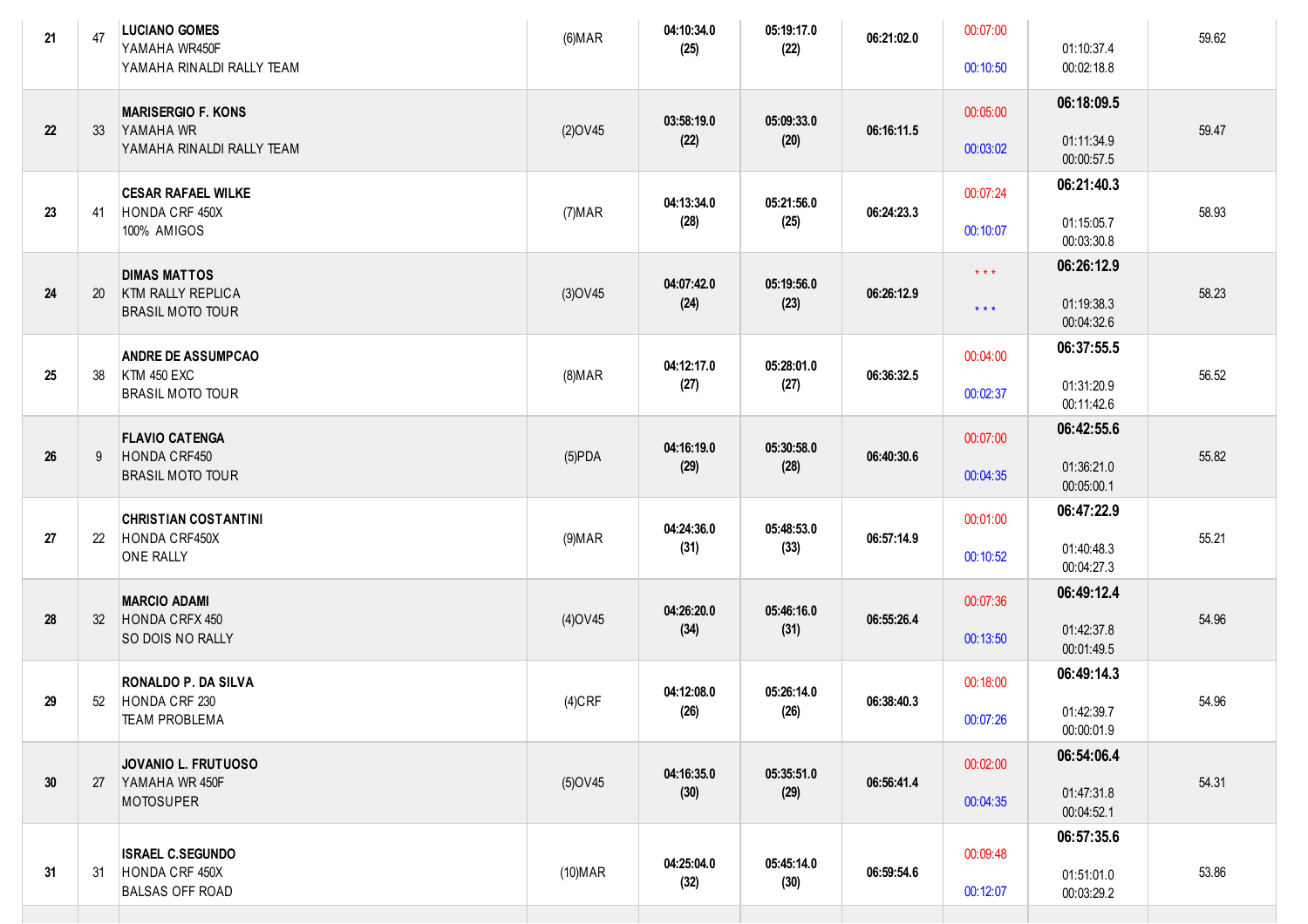| 32 | 6   | <b>GUILHERME CASCAES</b><br>KTM EXC 450 F<br>ORANGE BH KTM               | $(6)$ PDA       | 03:31:33.0<br>(10) | 05:20:37.0<br>(24) | 06:58:22.0 | $\star$ $\star$ $\star$<br>$\star$ $\star$ $\star$ | 06:58:22.0<br>01:51:47.4<br>00:00:46.4 | 53.76 |
|----|-----|--------------------------------------------------------------------------|-----------------|--------------------|--------------------|------------|----------------------------------------------------|----------------------------------------|-------|
| 33 | 114 | <b>MICHAEL C.B. DIAS</b><br>YAMAHA RAPTOR<br><b>TAGUATUR RACING</b>      | $(4)$ QDR       | 04:30:28.0<br>(36) | 05:48:01.0<br>(32) | 07:03:58.2 | 00:07:00<br>00:09:24                               | 07:01:34.2<br>01:54:59.6<br>00:03:12.2 | 53.35 |
| 34 | 110 | <b>ANDRE T.A.SUGUITA</b><br>CAN AM RENEGADE<br><b>BIKE BOX RACING</b>    | $(5)$ QDR       | 04:25:50.0<br>(33) | 05:58:52.0<br>(34) | 07:10:15.9 | $\star$ $\star$ $\star$<br>$\star$ $\star$ $\star$ | 07:10:15.9<br>02:03:41.3<br>00:08:41.7 | 52.27 |
| 35 | 39  | <b>LEONARDO DE ALMEIDA</b><br>KAWASAKI KLX450R<br><b>BIKE BOX RACING</b> | $(5)$ SPR       | 04:48:30.0<br>(42) | 06:06:47.0<br>(38) | 07:21:23.5 | 00:05:00<br>00:11:12                               | 07:15:11.5<br>02:08:36.9<br>00:04:55.6 | 51.68 |
| 36 | 105 | <b>DIEGO LICIO</b><br>YAMAHA RAPTOR 700<br>DKR TEAM (SERTOES)            | $(6)$ QDR       | 04:48:27.0<br>(41) | 06:10:21.0<br>(39) | 07:23:54.1 | $\star\star\star$<br>00:07:47                      | 07:16:07.1<br>02:09:32.5<br>00:00:55.6 | 51.57 |
| 37 | 34  | <b>JOAO REGO BARROS</b><br>YAMAHA YZ250FX<br>TOCANTINS NO SERTOES        | (6) OV45        | 04:38:03.0<br>(38) | 06:00:08.0<br>(35) | 07:17:34.8 | $\star$ $\star$ $\star$<br>$\star$ $\star$ $\star$ | 07:17:34.8<br>02:11:00.2<br>00:01:27.7 | 51.4  |
| 38 | 21  | <b>MOARA SACILOTTI</b><br><b>KAWASAKI KLX</b><br>KAWASAKI RINALDI        | $(7)$ OV45      | 04:47:07.0<br>(40) | 06:11:49.0<br>(40) | 07:25:29.6 | $\star\star\star$<br>$\star$ $\star$ $\star$       | 07:25:29.6<br>02:18:55.0<br>00:07:54.8 | 50.48 |
| 39 | 35  | <b>SILVIO MARTINS</b><br><b>KTM 450CC</b><br><b>MARTINS RACING</b>       | $(8)$ OV45      | 04:31:19.0<br>(37) | 06:04:10.0<br>(36) | 07:25:58.1 | 00:03:00<br>00:03:27                               | 07:25:31.1<br>02:18:56.5<br>00:00:01.5 | 50.48 |
| 40 |     | <b>BRUNO BERALDI</b><br>109 YAMAHA RAPTOR 700<br><b>BIKE BOX RACING</b>  | $(7)$ QDR       | 04:49:39.0<br>(43) | 06:14:10.0<br>(41) | 07:33:33.2 | 00:00:24<br>00:08:07                               | 07:25:50.2<br>02:19:15.6<br>00:00:19.1 | 50.45 |
| 41 | 40  | <b>WILLIAM UZAL GARCIA</b><br>HUSABERG FE450<br>CONSTRUTECH RACING       | (11) <b>MAR</b> | 04:52:31.0<br>(44) | 06:22:03.0<br>(42) | 07:41:57.6 | 00:03:42<br>00:13:05                               | 07:32:34.6<br>02:26:00.0<br>00:06:44.4 | 49.69 |
| 42 | 106 | EDGLEY M.L. SOBRINHO<br>YAMAHA RAPTOR<br><b>NC RALLY TEAM</b>            | $(8)$ QDR       | 04:41:15.0<br>(39) | 06:06:29.0<br>(37) | 07:25:41.1 | 00:13:54<br>00:02:21                               | 07:37:14.1<br>02:30:39.5<br>00:04:39.5 | 49.19 |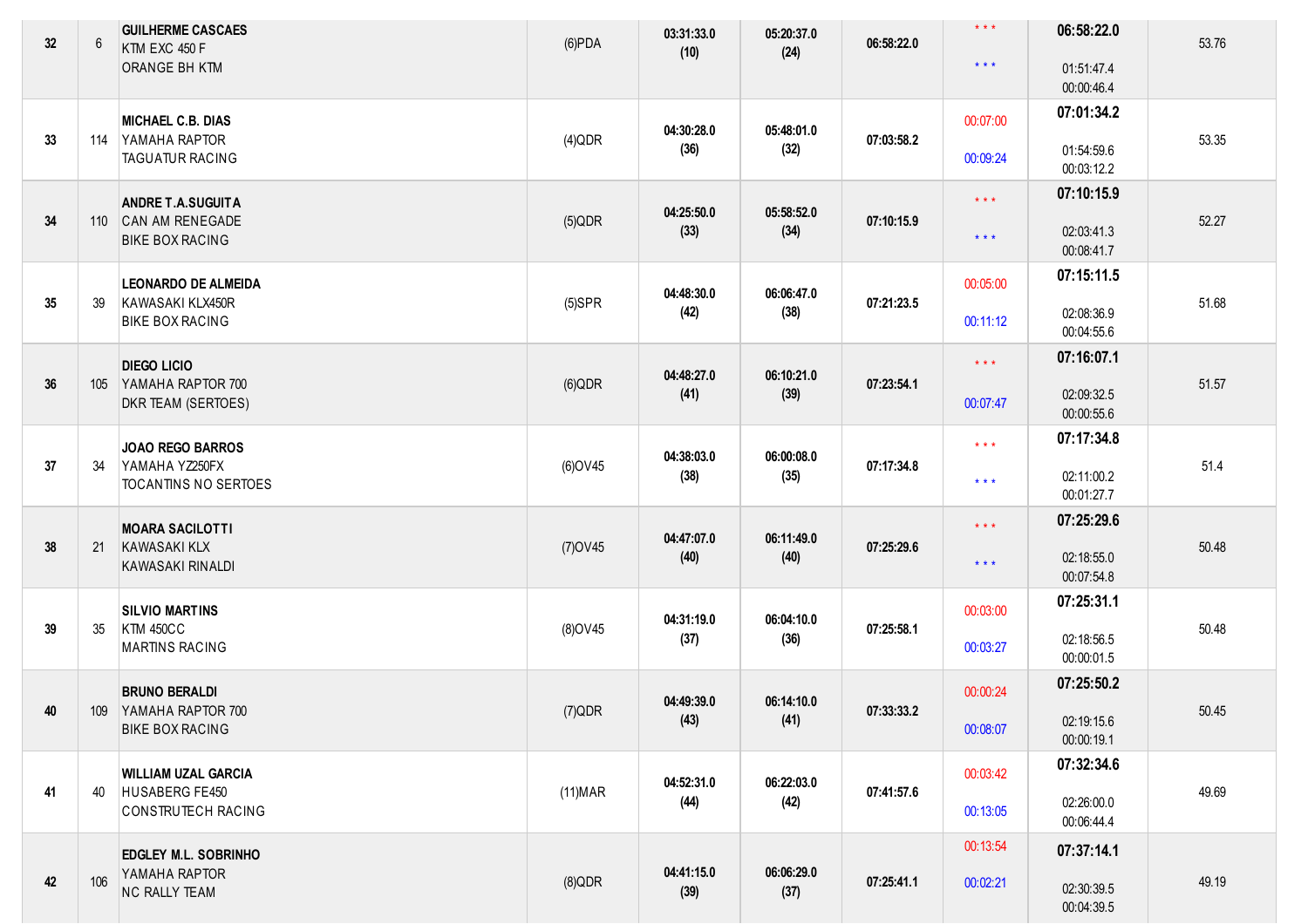| 43 | 49             | <b>SERGIO H. PEDROSO</b><br>HONDA 230 CC<br>100% AMIGOS                 | $(5)$ CRF       | 06:00:32.0<br>(48)      | 07:49:15.0<br>(47)      | 07:30:00.0 | 00:37:00<br>00:13:50                | 07:53:10.0<br>02:46:35.4<br>00:15:55.9 | 47.53 |
|----|----------------|-------------------------------------------------------------------------|-----------------|-------------------------|-------------------------|------------|-------------------------------------|----------------------------------------|-------|
| 44 |                | JEFERSON M. NOBRE<br>112 YAMAHA RAPTOR 700<br><b>NC RALLY TEAM</b>      | $(9)$ QDR       | 05:08:37.0<br>(45)      | 06:34:58.0<br>(43)      | 07:30:00.0 | 00:30:00<br>$***$                   | 08:00:00.0<br>02:53:25.4<br>00:06:50.0 | 46.85 |
| 45 | 14             | <b>HENRIQUE ARENA</b><br><b>KAWASAKI KLX</b><br><b>BIKE BOX RACING</b>  | $(9)$ OV45      | 05:17:12.0<br>(46)      | 06:39:11.0<br>(45)      | 07:30:00.0 | 00:30:00<br>$\star$ $\star$ $\star$ | 08:00:00.0<br>02:53:25.4<br>00:00:00.0 | 46.85 |
| 46 | 104            | <b>HELIO PESSOA</b><br>YAMAHA RAPTOR 700<br><b>PRORALLY</b>             | $(10)$ QDR      | 04:30:10.0<br>(35)      | 07:19:43.0<br>(46)      | 07:30:00.0 | 00:31:00<br>$\star\star\star$       | 08:01:00.0<br>02:54:25.4<br>00:01:00.0 | 46.76 |
| 47 | 23             | <b>RODRIGO BETTI</b><br>KTM RALLY REPLICA 450<br><b>BIKE BOX RACING</b> | $(6)$ SPR       | 05:18:07.0<br>(47)      | 06:39:09.0<br>(44)      | 07:30:00.0 | 00:40:00<br>$\star$ $\star$ $\star$ | 08:10:00.0<br>03:03:25.4<br>00:09:00.0 | 45.9  |
| 48 | $\overline{4}$ | <b>TUNICO MACIEL</b><br>HONDA CRF 450X<br><b>HONDA</b>                  | $(7)$ PDA       | 03:16:14.0<br>(1)       | $***$                   | 07:30:00.0 | 02:21:00<br>$***$                   | 09:51:00.0<br>04:44:25.4<br>01:41:00.0 | 38.05 |
| 49 | -11            | <b>DANIEL BARP CREMA</b><br>YAMAHA YZF<br>YAMAHA RINALDI RALLY TEAM     | (12) <b>MAR</b> | $\star$ $\star$ $\star$ | $\star$ $\star$ $\star$ | 07:30:00.0 | 03:32:00<br>$\star$ $\star$ $\star$ | 11:02:00.0<br>05:55:25.4<br>01:11:00.0 | 33.97 |
| 50 | 30             | <b>CRISTIANO TEIXEIRA</b><br>HONDA CRF 230<br><b>HONDA MOTOFIELD</b>    | $(6)$ CRF       | $***$                   | $***$                   | 07:30:00.0 | 03:32:00<br>$***$                   | 11:02:00.0<br>05:55:25.4<br>00:00:00.0 | 33.97 |
| 51 |                | <b>VITOR Y.CLOSS</b><br>37 KAWASAKI KLX 450R<br>MANDACARU RALLY TEAM    | (8)PDA          | $***$                   | $\star$ $\star$ $\star$ | 07:30:00.0 | 03:39:00<br>$\star\star\star$       | 11:09:00.0<br>06:02:25.4<br>00:07:00.0 | 33.62 |
| 52 |                | PEDRO H.T.COSTA<br>102 POLARIS SCRAMBLER XP<br>MANDACARU RALLY TEAM     | (11)QDR         | $\star$ $\star$ $\star$ | $\star$ $\star$ $\star$ | 07:30:00.0 | 03:43:00<br>$\star\star\star$       | 11:13:00.0<br>06:06:25.4<br>00:04:00.0 | 33.42 |
| 53 | 15             | <b>MARCOS COLVERO</b><br>KTM EXC450<br><b>BIANCHINI RALLY</b>           | $(9)$ PDA       | $\star$ $\star$ $\star$ | $\star$ $\star$ $\star$ | 07:30:00.0 | 03:51:00<br>$\star\star\star$       | 11:21:00.0<br>06:14:25.4<br>00:08:00.0 | 33.03 |